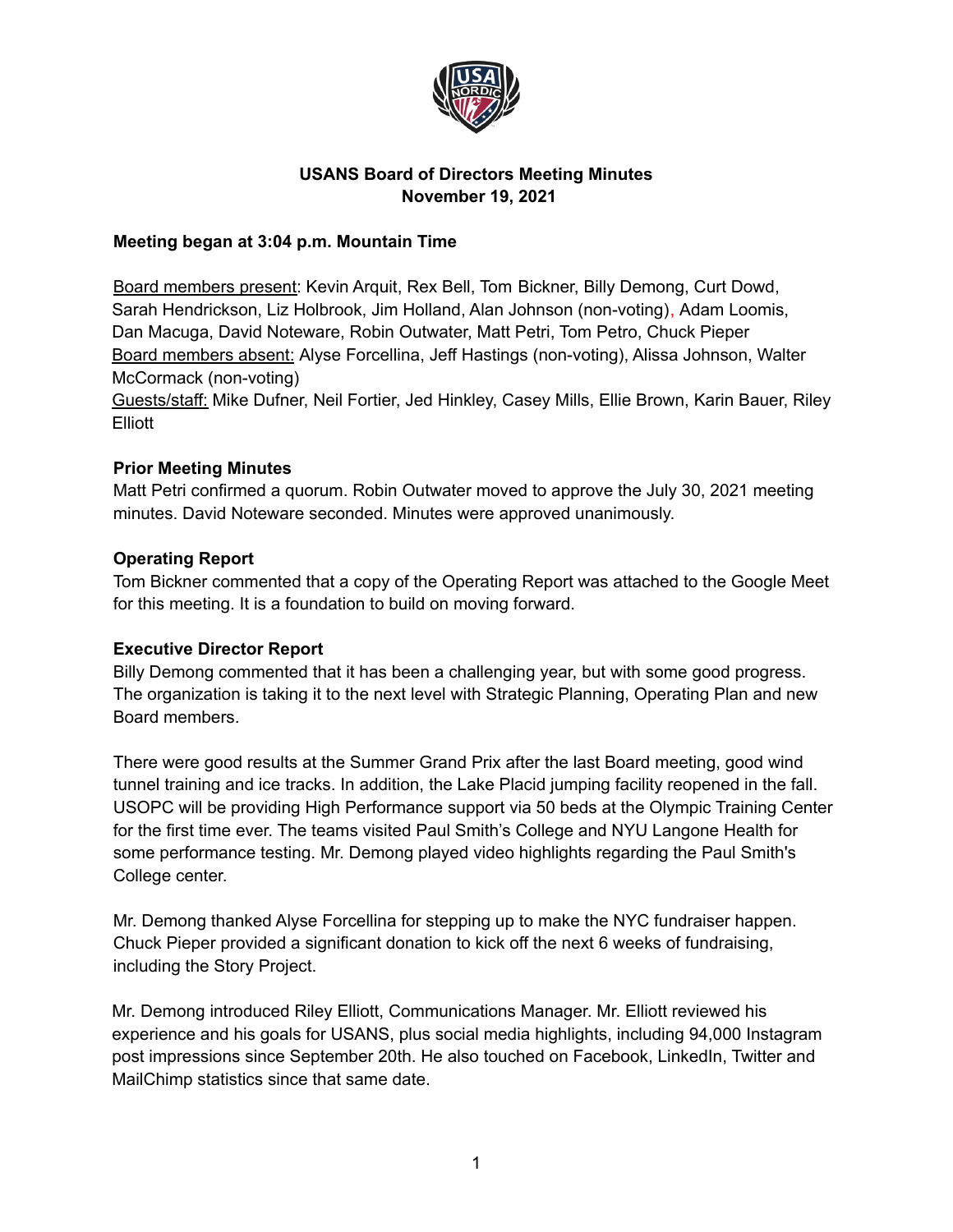

## **Finance Report**

Tom Petro provided some highlights. When we passed the fiscal 2022 budget we had three goals: 1) finish the fiscal year in the black, 2) catch up on payables, and 3) be cash positive. When we passed that budget at the beginning of the year, we included ambitious stretch goals with the biggest being the sponsorship "Go Find". The Board challenged management to be sure to gate spending to not outstrip our cash since cash flow timing would be an issue. We were able to push the projected cash crunch into the future, but the New York fundraiser needed to be a success. Ultimately, the event achieved ~15% of its goal.

To address this situation, the Finance Committee and Executive Committee (EC) met. The EC will engage in the expense approval process to fulfill our fiduciary obligation to maintain the organization's solvency. David Noteware asked what controls are being put in place. The EC has given Rex Bell the authority to play the role of a controller and meter spending for the athletic teams. This will include, including formal trip approvals and expense reports.

Mike Dufner commented that we have \$1.5M in revenue YTD and \$1.2M in expenses YTD, which is ahead of budget. However, between now and the end of the year we have a projected shortfall. Assuming we address that, and sponsorships dollars come in during the months of January and February, the shortfall is projected to return in March. The Finance Committee and management continue to be focused on ending the year in the black.

Mr. Pieper questioned whether we have a solvency issue between now and year end, and emphasized that we need to take action now to address the shortfall. Accounts payable are 91% current. Payroll is not an issue. Mr. Demong agreed that the controller position will be an important addition to the organization given the complex nature of our business and looks forward to working with Mr. Bell and Jed Hinkley in the interim. Mr. Demong discussed a new partnership that he is finalizing with SalesForce and the outreach he has done to potential donors to address the shortfall, and will provide weekly updates. He will focus all his energies on revenue raising activities through the year-end and early 2022.

#### **Partnership Report**

Neil Fortier highlighted some wins. His is at 69% of his annual goal. We have secured a partnership with Northland, and have a verbal commitment from Hotel Saranac and Saranac Lake for the Continental Cup in March. We expect that to be a long-term partnership and are finalizing the contract. USANA signed their extension through 2024. Our relationship with the Olympic Regional Development Authority in Lake Placid allows us to work together on sponsorships, which we have achieved initially with a 3-year deal with AB Labatt. We have two other pending ORDA partnerships.

#### **Sport Committee Report**

Rex Bell reported some of the highlights regarding the subcommittees.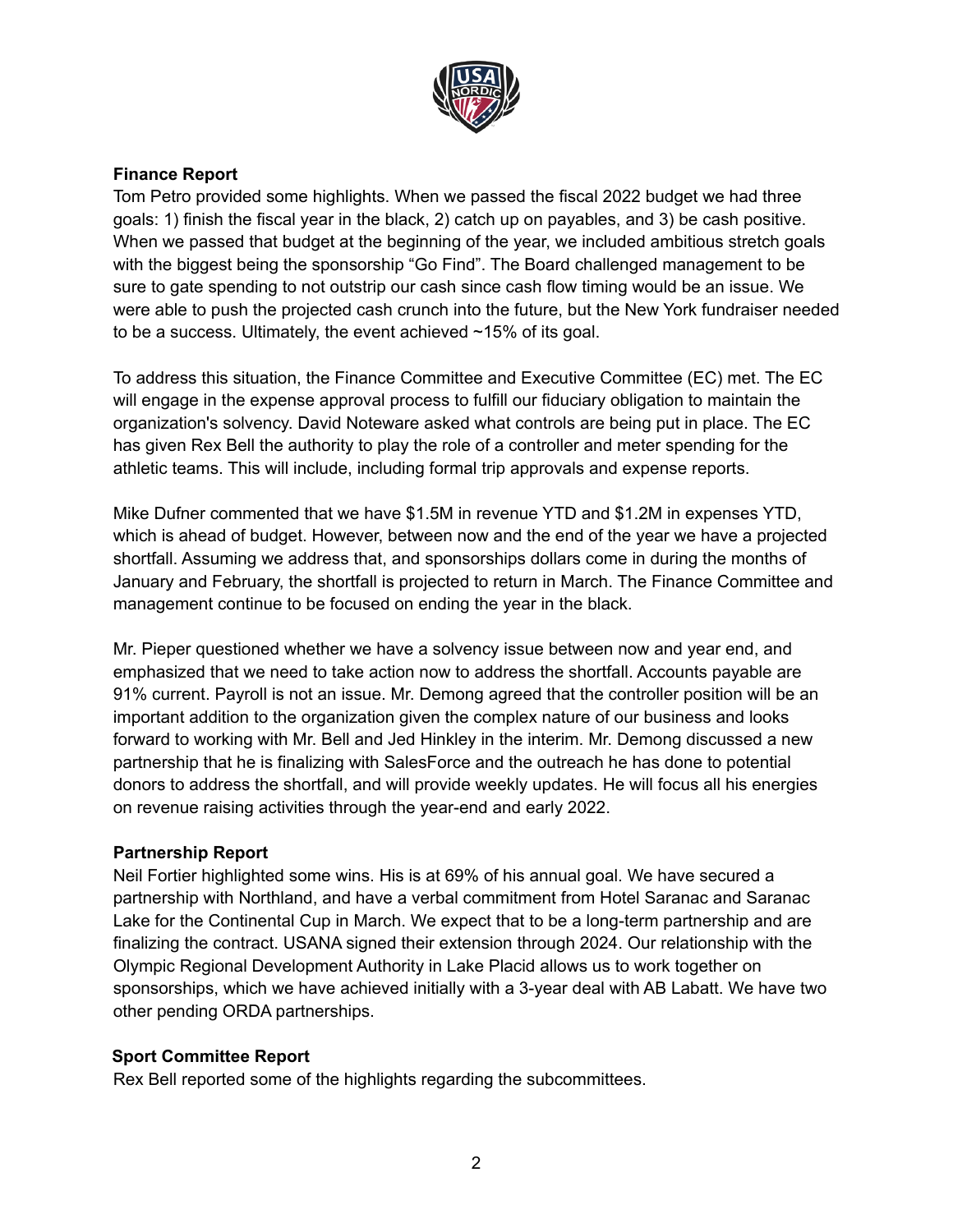

Calendar and Events: We are making good progress on a 5-year calendar of international events which has been provided to FIS, and we have met with U.S. event organizers. Coaches: Mr. Hinkley meets bi-weekly with regional and national team coaches to share knowledge. We now have an online folder for regional coaches that houses best jump videos of national team members.

Officials: There was an international officials seminar in Boston this past week. A number of U.S. officials attended who will need to meet new FIS certification requirements for next season. Sport development and membership: We have 134 members (74 last year) of which 90 are paid athletes. We track to hit goals we have set with many members signing up as the US Cup Series begins. Karin Bauer will be sending out a communication to the community regarding our Strategic Plan.

Venues: The subcommittee is working closely with venues that have Olympic size hills to make sure that they have FIS certifications so that they can host international events. They continue to provide hill design best practices.

## **Capital Campaign**

Tom Petro shared that the need for a capital campaign became apparent during the Strategic Planning process to strengthen our balance sheet based on our cash flow challenges, letter of credit position and net assets at the end of last fiscal year. We have engaged a capital plan consultant based in Salt Lake City - Pathways Associates. They are conducting a feasibility study, interviews with potential donors and will help us execute the campaign. We expect results back in February/March with kick-off being late spring/early summer. 1867 Capital Partners is funding this activity. In response to a question from Mr. Pieper, Mr. Petro confirmed that the campaign would start with a quiet period.

## **SafeSport**

Mr. Bickner reminded Board members that, given its importance, we intentionally have SafeSport on the agenda for all Board meetings whether there are any items to address or not. While it doesn't fall under SafeSport, Mr. Bickner mentioned that today we were informed by the USOPC and US Ski & Snowboard that there will be an investigation into an allegation of discrimination that has been made by an athlete. We have not been provided any details.

## **NGB Initiative**

Matt Petri provided an update regarding our ongoing conversations with the USOPC, US Ski & Snowboard and FIS regarding the NGB status for ski jumping and Nordic combined in the U.S. Dan Macuga raised the topic of engaging the new leadership at US Ski & Snowboard to see if there might be an appetite for a new way forward. In addition, Mr. Petri has reached to nearly all of the U.S. NGBs to learn about their organization, their perspective on the USOPC related to NGB's and to gather data to benchmark our organization with theirs.

**Old business:** None

**New business:** None